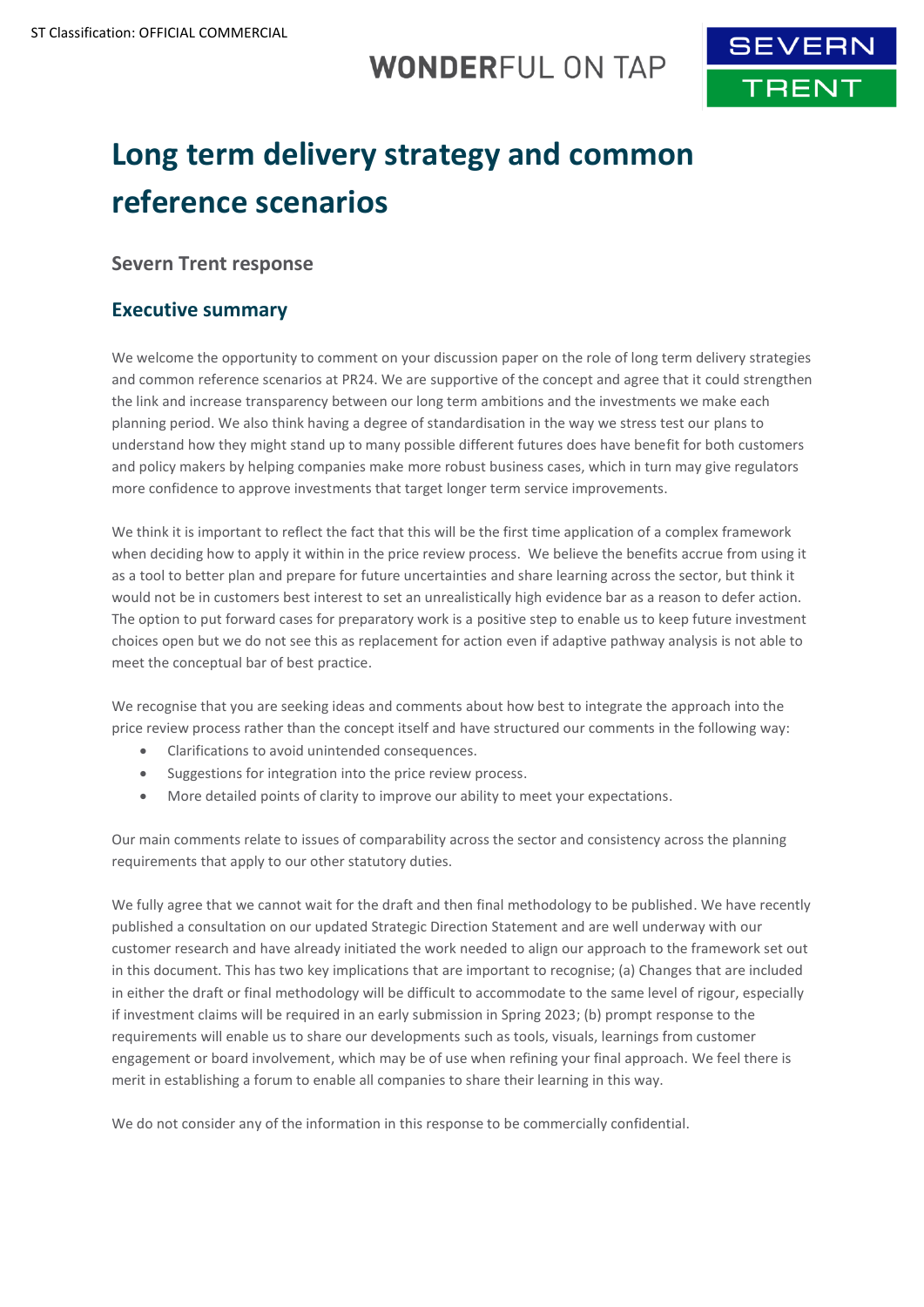# **1.0 Clarifications to avoid unintended consequences**

#### **1.1 Comparability**

In several places the document states that one of the aims is to increase comparability across the sector. Having a standardised approach will improve consistency but we don't think it will yield any information that can be used in a comparative way – particularly around efficiency assessments. It is clear from other areas of the regulatory process, such as reporting on common performance commitments such as mains repairs and sewer collapses, which have been in place for over 20 years, that it takes significant time and resource to reach a high degree of comparability. There are two key reasons why we do not think the information will yield comparative information:

- The methodology recognises the scenarios should include but not be limited to the common reference scenarios. This means each companies' core pathway and cost variance to the low and high scenarios will also include company specific drivers of cost and uncertainty.
- All companies are starting from a different baseline companies are already operating a different levels of resilience to climate change, or have adopted technology more or less aggressively – so the cost to move to the high (or in some cases move back to the low) will be different for reasons other than efficiency.

We see a clear tension between striving for comparability and enabling companies to own their ambition and strategies. If the data is used mechanistically to challenge company decisions it could create an unintended consequence that plans converge and move away from reflecting customer preferences or company specific risks. Information asymmetry also makes it very difficult to defend our decisions relative to another company without understanding what they have done, where their baseline is compared to ours, what their customers preferences are and none of this information will be available to us before we submit our plans.

For the first application we do not think it is realistic to expect to use this information comparatively in any direct or mechanistic way.

#### **1.2 Definition of the core pathway**

The descriptions on page 16 and 17 imply the low scenarios will also be lower cost and more likely to be low regret and as such are assumed to be the default scenario. The approach then enables companies to make the case to go beyond the low scenario if the evidence supports it. In reality that is not how our plans will be developed, we consider all options, carry out cost benefit/ total value assessments and then stress test our assumptions to find the most cost beneficial interventions, which may or may not be in line with the low scenario. In cases where the low scenario does not meet the expectations set out in our statutory obligations then it should not be assumed to be the default. The unintended consequence of a preconception that low scenario equals low cost is it creates burden and results in an artificial choice which is likely to create confusion when engaging with customers and stakeholders. It is also important to note that in some cases the low scenario could cost more than a higher scenario depending where our baseline is, but reverting to a lower scenario is unlikely to generate a cost saving because of factors such as write off costs of long life assets.

Our interpretation of your definition of the core pathway is that you expect it to be uniform across our entire plan for any one given service area. This will not be the case, for example all customers already receive different levels of service across many performance areas, such as water pressure, but our performance commitments reflect an average or normalised total service. The draft data tables will expose the planned investment to drive a specific improvement but this may not have a material bearing on the average performance across the entire company. There are two potential unintended consequences: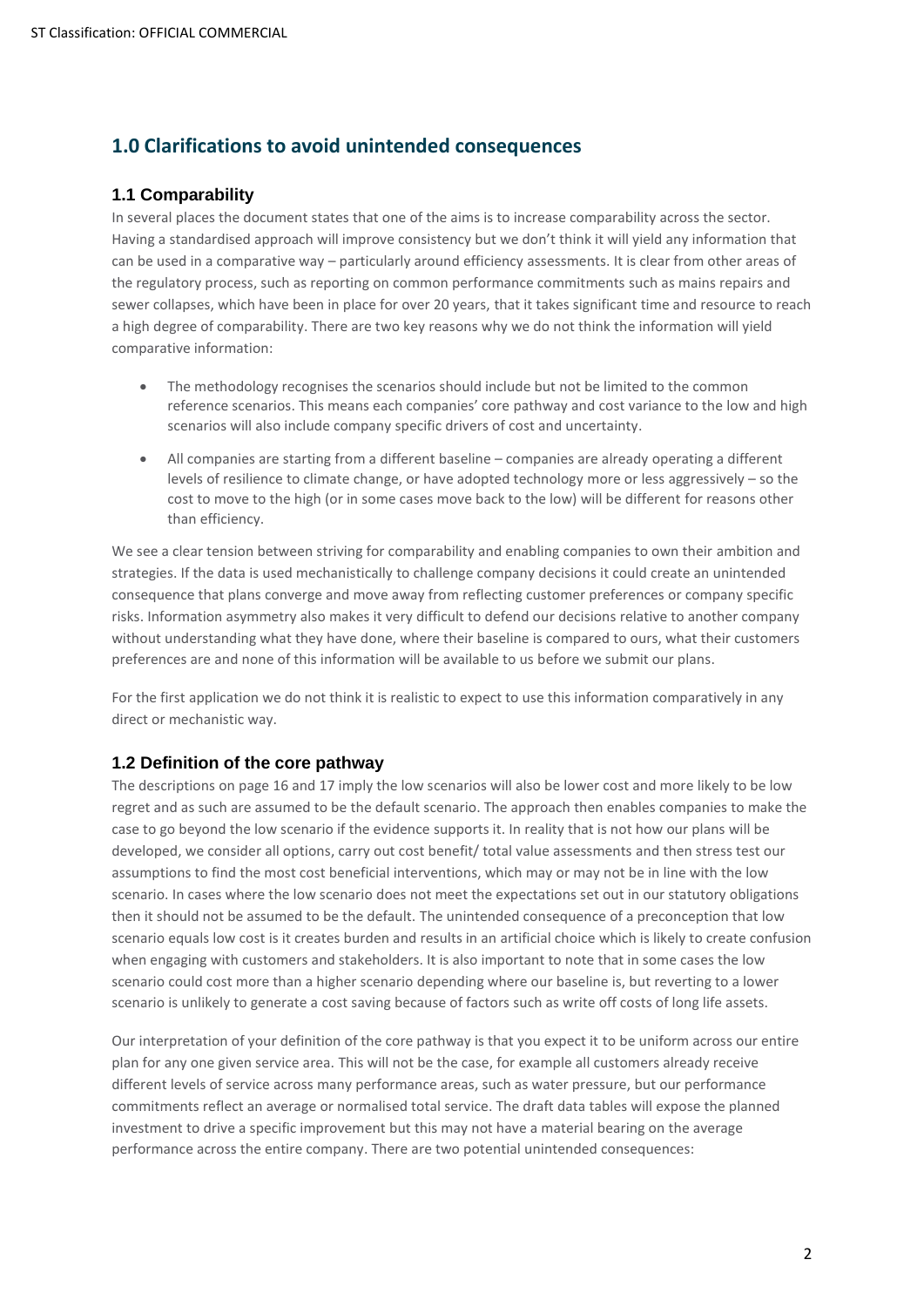- 1. It could undermine the improvements proposed in our plan, because when presented in this way, material enhancement investments don't appear to be driving significant improvement in service. More consideration is needed, including the possibility of also including bespoke performance commitments in the data tables where the common performance commitments do not sufficiently represent the enhancement.
- 2. It could bias choices towards more binary service improvements where an investment makes a clear step towards a long term objective (e.g. construction of a large water supply scheme) compared to investment based on tackling a series of smaller interventions to reduce high priority risks (such as reducing flood risk).

#### **1.3 Definition of the common reference scenarios**

We agree that selecting a small number of scenarios with stylised definitions is pragmatic, especially for the first time application. On the basis that we have interpreted the guidance that our core pathway could lie outside the low and high range or be anywhere within it providing we have good evidence to support it, then we are content to retain the low and high definitions as they are presented. However, if we have misunderstood and you are expecting our plan (core pathway) to largely centre around the low scenario then we have four points of concern:

- The low and high scenarios are not equitable across the four categories. For our region the implication is that the default low scenario would drive material environmental enhancements but no or very minor resilience improvements in terms of mitigating and adapting to climate change. This is because the climate change low scenario is extremely conservative whereas the environment low scenario is extremely stretching and would require material investment. This is not congruent with our view of risk or the emerging findings from our customer research.
- In several cases the low and high scenarios do not align with statutory guidelines, particularly WRMP. The most material inconsistencies are in the demand and climate change scenarios. Creating scenarios that require us to stress test a future which does not align with the minimum statutory standard creates unnecessary burden and tension between stakeholders. Specifically:
	- o Demand scenario: WRMP guidelines state that water resources should not be a barrier to economic growth and we must adopt the local authority housing growth projections in our core demand forecasting. The low scenario states it should be based on ONS and in some areas there are material differences. This is also creates practical difficulties for our DWMP, for example if the LPA forecast 8000 new homes but ONS suggests they will only build 6000 homes, then how do we decide which 2000 homes not to model in the low scenario?
	- o Climate change scenario: The low climate change scenario does not align with any of the climate change scenarios we are required to model within WRMP guidelines and we have concerns about the availability of the data to enable modelling of this scenario.
- Putting aside the misalignment with WRMP guidelines, the climate change low scenario does not represent a realistic long term scenario. In June 2021, the Climate Change Committee published a technical report<sup>1</sup> of the 3rd UK climate change risk assessment, which shows the cumulative emissions associated with RCP4.5 and RCP6.0 are within the range consistent with current policies, and the RCP 8.5 emissions scenario is above the upper end, while RCP2.6 is below the lower end.
- The environment scenario is too narrowly focused on water resources. We understand Ofwat's reluctance to second guess government policy but there is already clear long term direction through the Environment Act that could be used to provide a more balanced scenario.

<sup>&</sup>lt;sup>1</sup> [Technical report,](https://www.ukclimaterisk.org/independent-assessment-ccra3/technical-report/) CCRA (June 2021)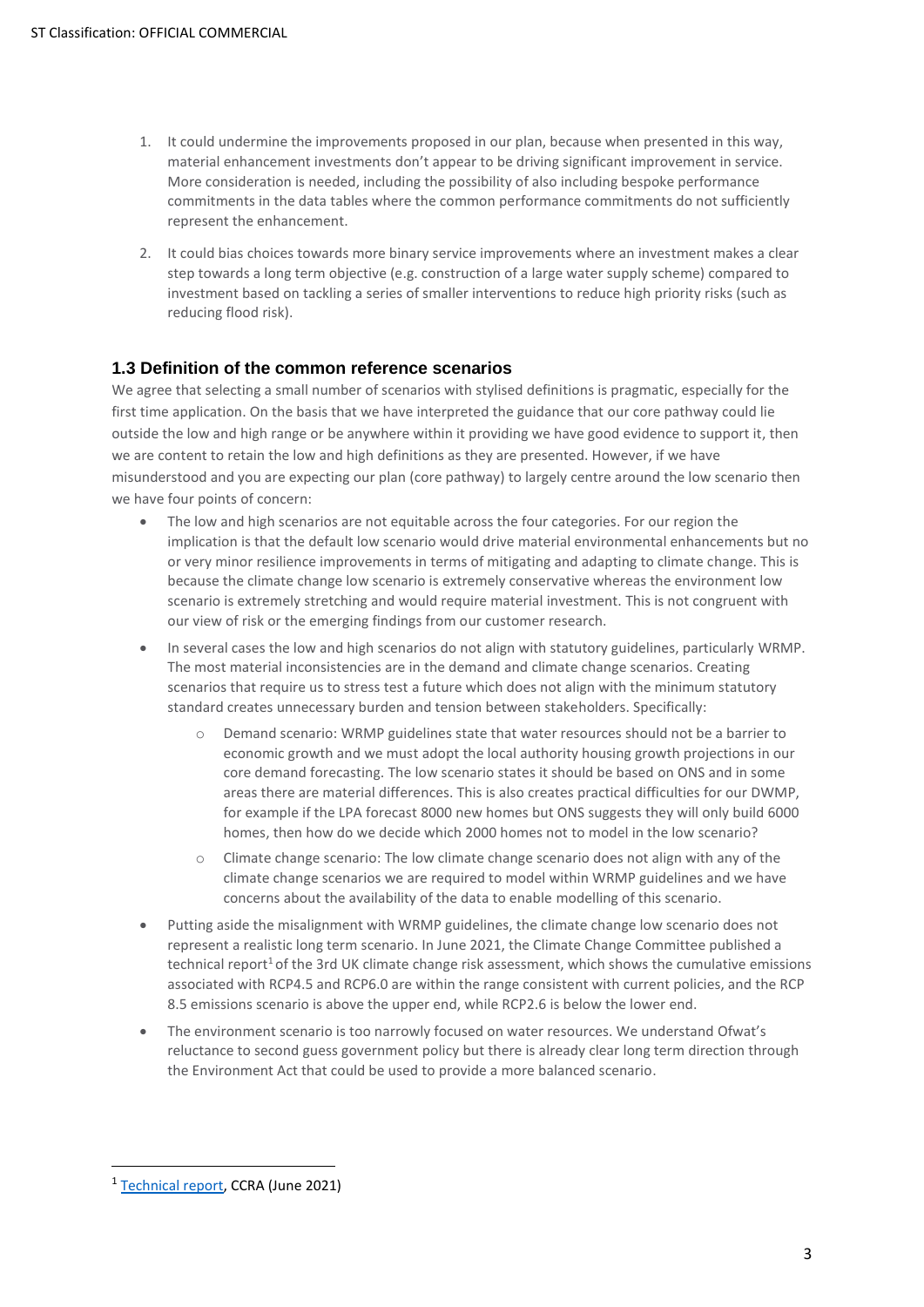#### **1.4 Adaptive pathways**

The document states that the adaptive plans will only be triggered at price reviews – for most investment areas we agree that 5 years is an appropriate time period to reflect changes. However we feel this new approach provides an opportunity to consider if there are a small number of areas where it is in customers interest to trigger adaptive pathways in period e.g. where there is urgency for action, where investment spans multiple AMPs or there is a clear disadvantage for delaying a decision.

We think there is a potential for an unintended bias towards smaller, incremental improvements rather than step changes. The implication of figure 2.1 is that incremental investment will always be the least regrets choice. This may be true in some circumstances but part of the aim and original philosophy of long term planning in WRMP was to ensure we are considering all options to find the optimum result to meet the long term supply-demand deficit – this was to encourage companies to compare the costs and benefits for example of a large one off scheme that meets the full deficit but takes 15-20 years and compare it to 100's of smaller interventions done incrementally and delivered each year. A similar philosophy is being addressed in the WINEP reform where we also have examples of inefficient spend due to incremental tightening of standards, that could have been more efficiently achieved had we known the long term standard required. We think it is important that this process doesn't pre-empt the results of our cost benefit and adaptive planning tools.

#### **2.0 Suggestions for its application within the price review process**

There is already a clear alignment with several of the criteria within the assessment gates used by Ofwat for assessing cost adjustment claims and enhancement deep dives. We believe this is the best way to use any assessment of the quality of our long term strategies or adaptive planning as it removes duplication between tools that might otherwise be created and it also means that the quality of the submission would only be assessed for companies who are proposing material enhancement investment. Ofwat could consider supplementing this with an additional procedural incentive in terms of the level of reporting in period depending on the quality of the case. It would be useful to reflect on the impact of the procedural incentives that formed part of the conditional allowances set at PR19, which included an enhanced regulatory reporting for some companies.

There are several references throughout the document to this approach being a tool to demonstrate efficient costs. It is clear to us how applying this methodology would evidence optimum decision making and sequencing, but it is not clear how that can be used to assess relative efficiency. We think there is merit in exploring how the data could be used to help to build better unit cost models for water resources and possibly for flood resilience. We will develop our thoughts and share them through the cost assessment working group.

We do not think it should be used as a pre-qualifier for fast track status or as an arbitrary cost penalty. Mainly because of the degree of subjectivity and lack of definition of what good looks like. But also because "good" also means fit for purpose – both in terms of the level of investment being justified by the analysis but also in terms of the maturity of any data to enable more robust and complex computational methods.

We think there is a case that this requirement replaces many if not all of the expectations defined in the resilience in the round IAP test and that at the very least any duplication should be removed.

We also think there are further opportunities to use the information that will be generated as a result of this framework to drive greater value for customers. We think the following two areas would benefit from further consideration:

• How to best combine or summarise the outputs to provide a sector wide picture on the elements where there is clear public interest – climate change being the most obvious one, but also long term